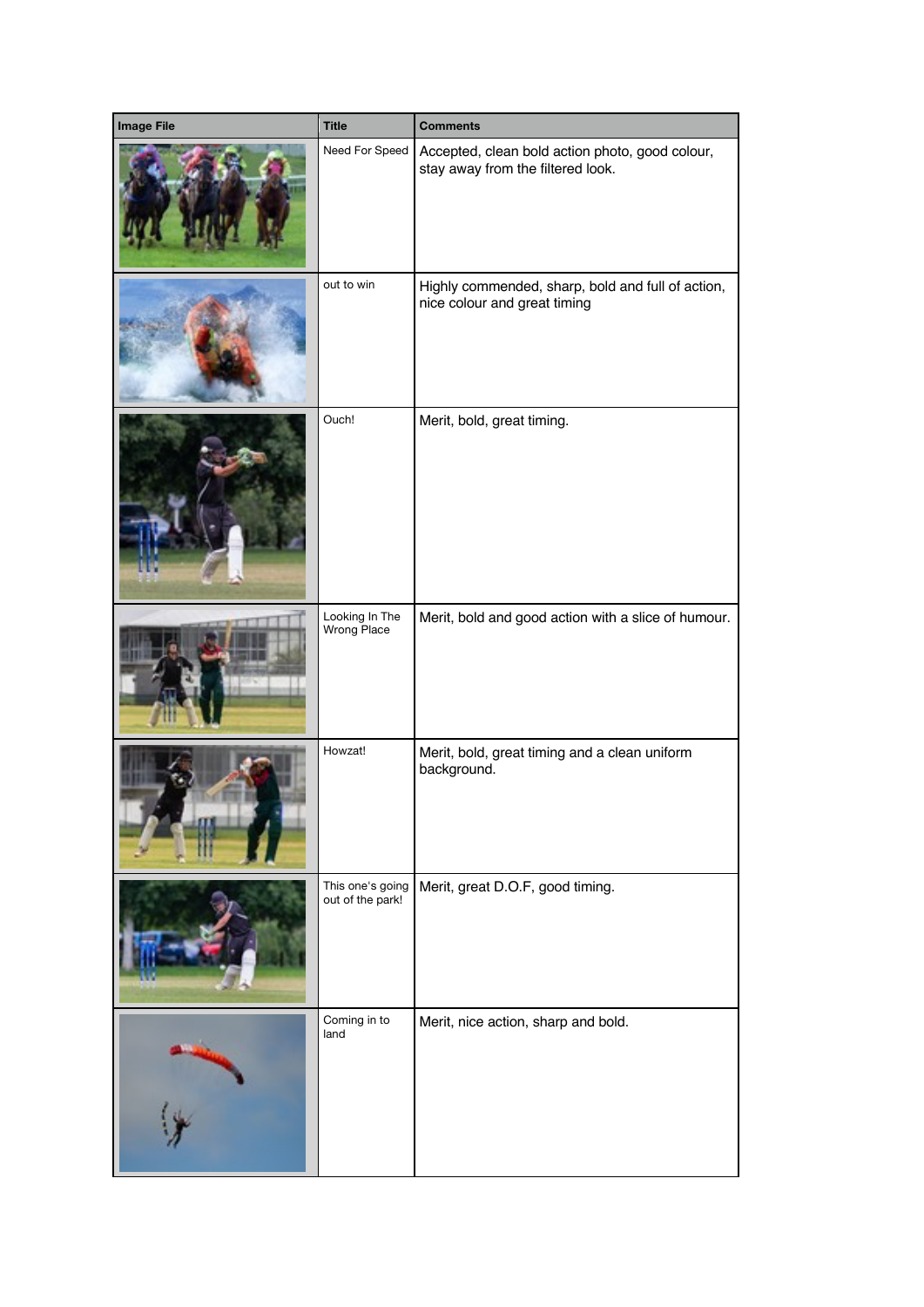| Skimming in                           | Accepted, interesting image, colour is a bit flat.                 |
|---------------------------------------|--------------------------------------------------------------------|
| Warming up<br>before the<br>Challenge | Accepted, sharp, bold with some action.                            |
| Is That the Ball?                     | Accepted, bold, needs the ball in the image.                       |
| The Tongue<br>Helps                   | Accepted, bold and funny but still needs the ball in<br>the image. |
| PinkPower                             | Accepted, good action, the pink waka helps to<br>make it lively.   |
| Bullfight In The<br>Arena             | Accepted, nice lighting and interesting cropping.                  |
| Down She Goes                         | Merit, nice composition, great action and perfect<br>timing.       |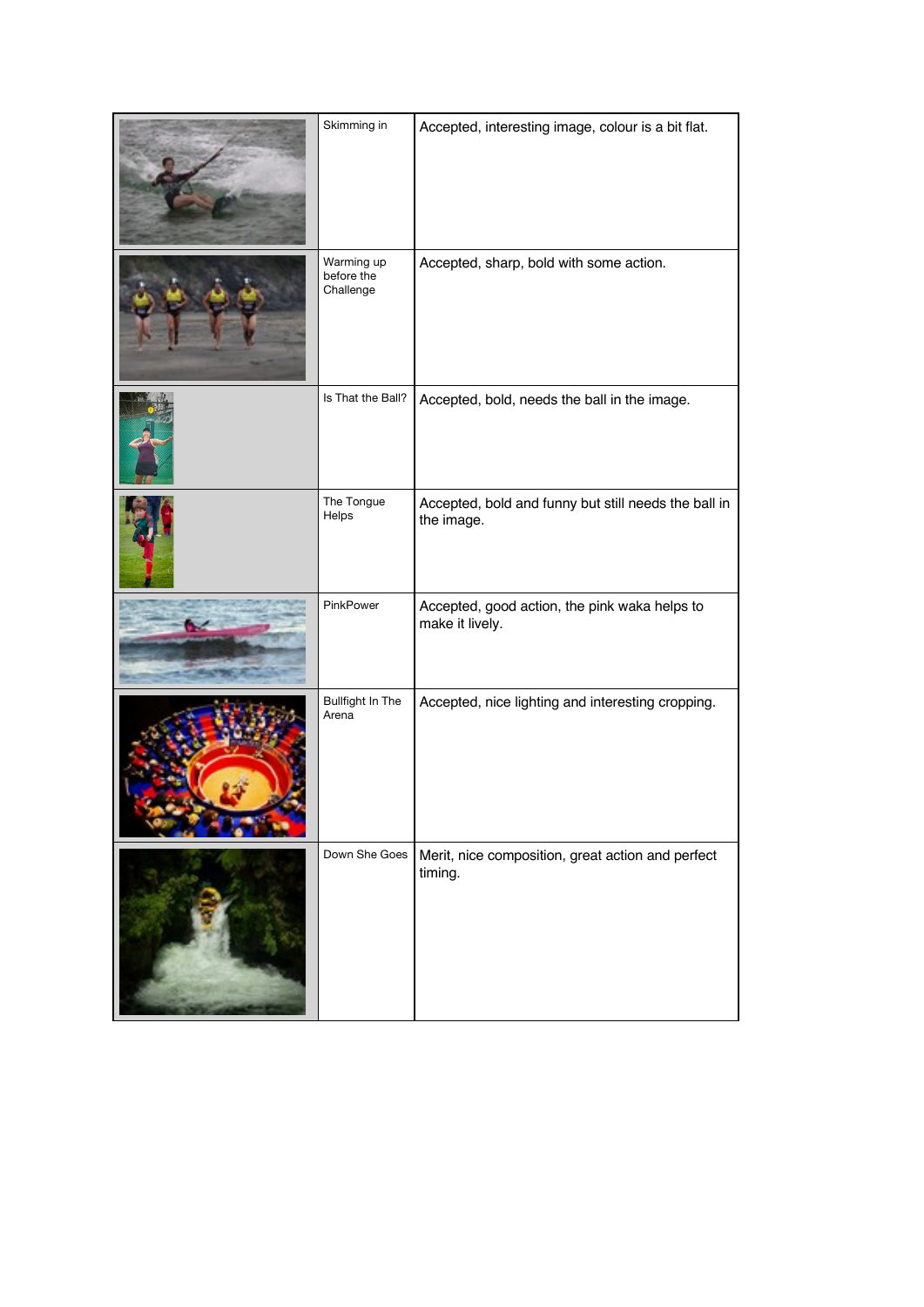| Upside down                   | Honours, great action pic, great timing and<br>composition, well done.                 |
|-------------------------------|----------------------------------------------------------------------------------------|
| Winner                        | Highly Commended, nice composition, good<br>capture.                                   |
| <b>Bowling With</b><br>Colour | Merit, nice composition, nice light, just a bit<br>oversaturated.                      |
| Measuring The<br>Shot Bowl    | Accepted, nice colour and good framing.                                                |
| Smoke Screen                  | Highly Commended, great colour, good action,<br>sharp with good light and composition. |
| Dust Off                      | Merit, good action and nice crop, just a tad over<br>exposed.                          |
| Surfs Up                      | Accepted, good action, interesting D.O.F.                                              |
| Just Cruising                 | Accepted, nice action but colour is a bit flat.                                        |